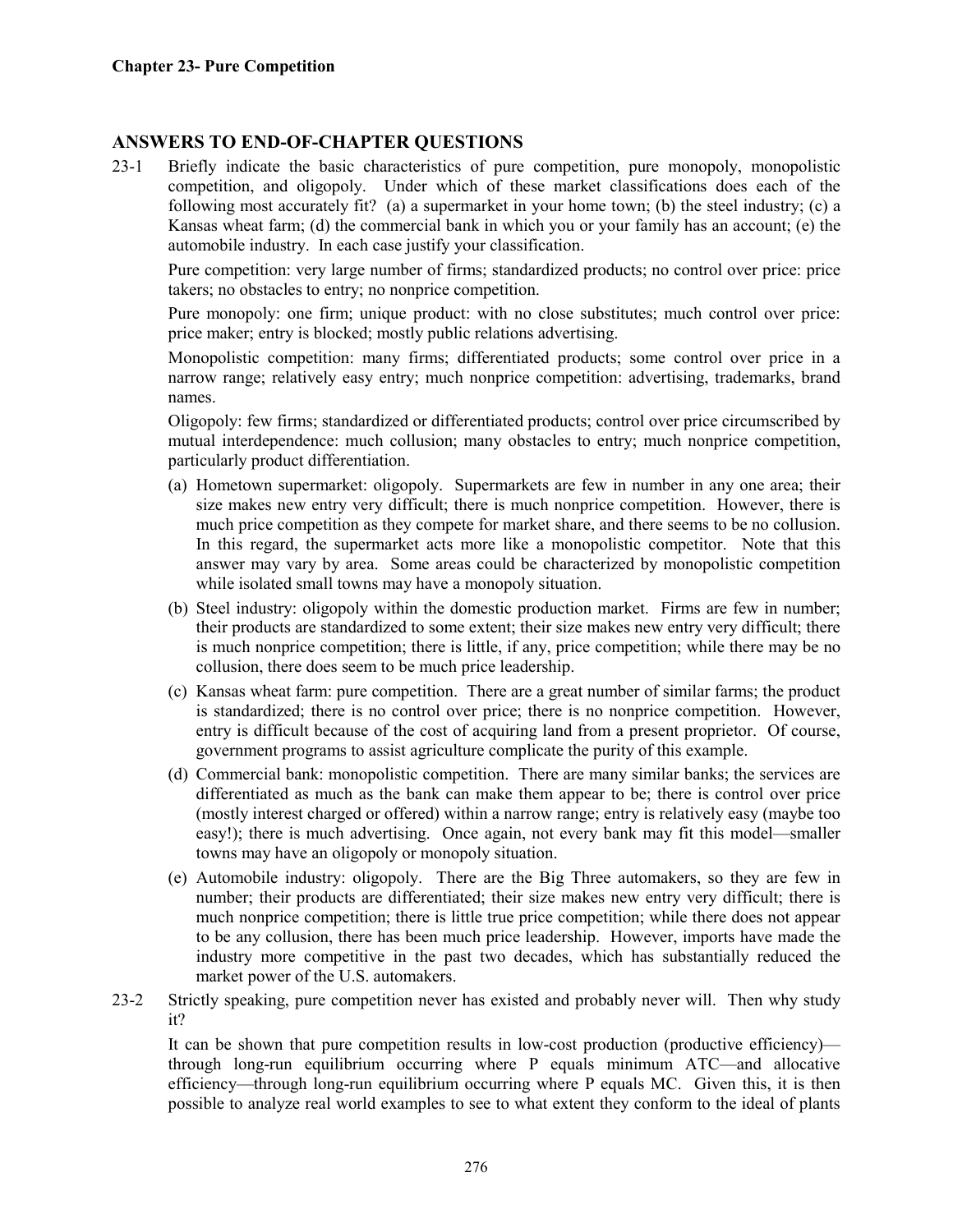producing at their points of minimum ATC and thus producing the most desired commodities with the greatest economy in the use of resources.

23-3 (*Key Questio*n) Use the following demand schedule to determine total and marginal revenues for each possible level of sales:

| <b>Product Price (\$)</b> | <b>Quantity Demanded</b> | <b>Total Revenue (\$)</b> | <b>Marginal Revenue (\$)</b> |
|---------------------------|--------------------------|---------------------------|------------------------------|
|                           |                          |                           |                              |
|                           |                          |                           |                              |
|                           |                          |                           |                              |
|                           |                          |                           |                              |
|                           |                          |                           |                              |
|                           |                          |                           |                              |

a. What can you conclude about the structure of the industry in which this firm is operating? Explain.

- b. Graph the demand, total-revenue, and marginal-revenue curves for this firm.
- c. Why do the demand and marginal-revenue curves coincide?
- d. "Marginal revenue is the change in total revenue." Explain verbally and graphically, using the data in the table.

 Total revenue, top to bottom: 0; \$2; \$4; \$6; \$8; \$10. Marginal revenue, top to bottom: \$2, throughout.

- (a) The industry is purely competitive—this firm is a "price taker." The firm is so small relative to the size of the market that it can change its level of output without affecting the market price.
- (b) See graph.
- (c) The firm's demand curve is perfectly elastic; MR is constant and equal to *P*.



(d) Yes. Table: When output (quantity demanded) increases by 1 unit, total revenue increases by \$2. This \$2 increase is the marginal revenue. Figure: The change in TR is measured by the slope of the TR line,  $2 (= $2/1 \text{ unit})$ .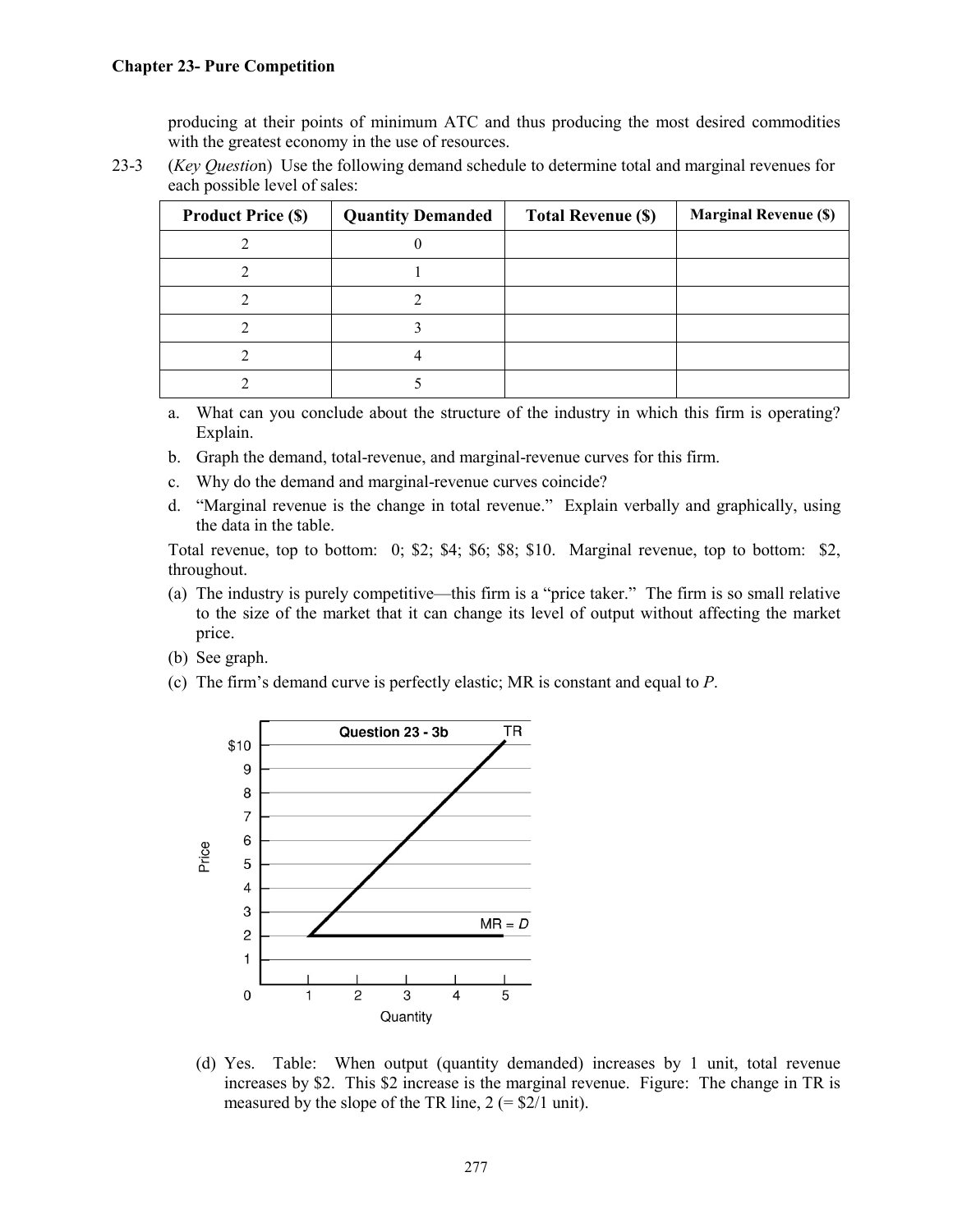## **Chapter 23- Pure Competition**

| <b>Total</b><br>Product | Average<br>fixed<br>cost | Average<br>variable<br>cost | Average<br>total<br>cost | <b>Marginal</b><br>cost |
|-------------------------|--------------------------|-----------------------------|--------------------------|-------------------------|
| $\boldsymbol{0}$        |                          |                             |                          | \$45                    |
| 1                       | \$60.00                  | \$45.00                     | \$105.00                 | 40                      |
| 2                       | 30.00                    | 42.50                       | 72.50                    |                         |
| 3                       | 20.00                    | 40.00                       | 60.00                    | 35                      |
| 4                       | 15.00                    | 37.50                       | 52.50                    | 30                      |
| 5                       | 12.00                    | 37.00                       | 49.00                    | 35                      |
| 6                       | 10.00                    | 37.50                       | 47.50                    | 40                      |
| 7                       | 8.57                     | 38.57                       | 47.14                    | 45                      |
| 8                       | 7.50                     | 40.63                       | 48.13                    | 55                      |
| 9                       | 6.67                     | 43.33                       | 50.00                    | 65                      |
| 10                      | 6.00                     | 46.50                       | 52.50                    | 75                      |

23-4 (*Key Question*) Assume the following unit-cost data are for a purely competitive producer:

- a. At a product price of \$56, will this firm produce in the short run? Why, or why not? If it does produce, what will be the profit-maximizing or loss-minimizing output? Explain. What economic profit or loss will the firm realize per unit of output.
- b. Answer the questions of 4a assuming that product price is \$41.
- c. Answer the questions of 4a assuming that product price is \$32.
- d. In the table below, complete the short-run supply schedule for the firm (columns 1 to 3) and indicate the profit or loss incurred at each output (column 3).

| (1)   | (2)<br>Quantity          | (3)                         | (4)<br>Quantity                |
|-------|--------------------------|-----------------------------|--------------------------------|
| Price | supplied,<br>single firm | Profit $(+)$<br>or loss (l) | supplied,<br><b>1500 firms</b> |
| \$26  |                          | S                           |                                |
| 32    |                          |                             |                                |
| 38    |                          |                             |                                |
| 41    |                          |                             |                                |
| 46    |                          |                             |                                |
| 56    |                          |                             |                                |
| 66    |                          |                             |                                |

- e. Explain: "That segment of a competitive firm's marginal-cost curve which lies above its average-variable-cost curve constitutes the short-run supply curve for the firm." Illustrate graphically.
- f. Now assume there are 1500 identical firms in this competitive industry; that is, there are 1500 firms, each of which has the same cost data as shown here. Calculate the industry supply schedule (column 4).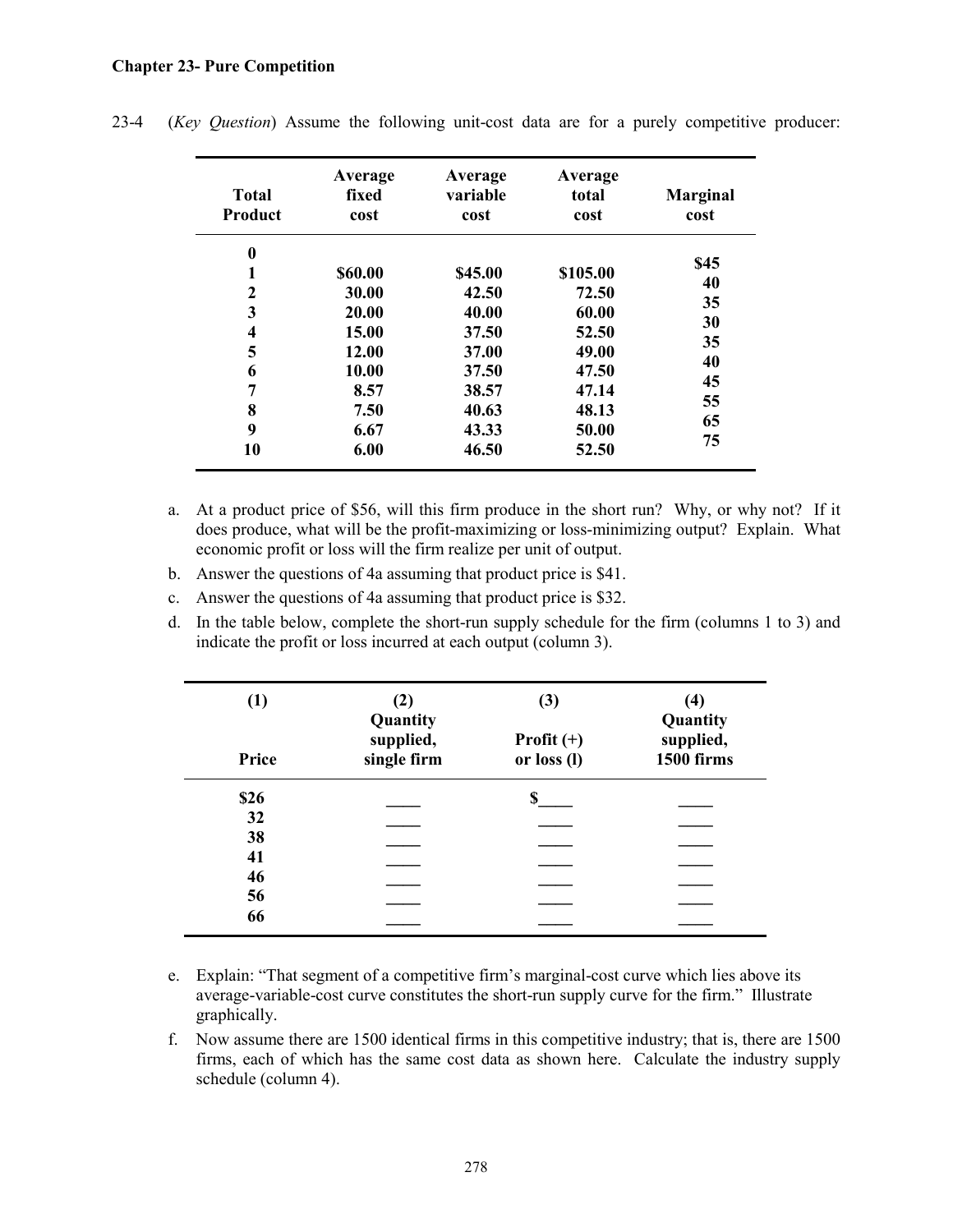## **Chapter 23- Pure Competition**

g. Suppose the market demand data for the product are as follows:

| Price | <b>Total</b><br>quantity<br>demanded |
|-------|--------------------------------------|
| \$26  | 17,000                               |
| 32    | 15,000                               |
| 38    | 13,500                               |
| 41    | 12,000                               |
| 41    | 10,500                               |
| 56    | 9,500                                |
| 66    | 8,000                                |

What will equilibrium price be? What will equilibrium output be for the industry? For each firm? What will profit or loss be per unit? Per firm? Will this industry expand or contract in the long run?

- (a) Yes, \$56 exceeds AVC (and ATC) at the loss—minimizing output. Using the MR = MC rule it will produce 8 units. Profits per unit  $= $7.87 (= $56 - $48.13)$ ; total profit  $= $62.96$ .
- (b) Yes, \$41 exceeds AVC at the loss—minimizing output. Using the MR = MC rule it will produce 6 units. Loss per unit or output is \$6.50 (= \$41 - \$47.50). Total loss = \$39 (=  $6 \Leftrightarrow$ \$6.50), which is less than its total fixed cost of \$60.
- (c) No, because \$32 is always less than AVC. If it did produce, its output would be 4—found by expanding output until MR no longer exceeds MC. By producing 4 units, it would lose \$82  $[= 4 (\$32 - \$52.50)]$ . By not producing, it would lose only its total fixed cost of \$60.
- (d) Column (2) data, top to bottom:  $0; 0; 5; 6; 7; 8; 9$ , Column (3) data, top to bottom in dollars:  $-60$ ;  $-60$ ;  $-55$ ;  $-39$ ;  $-8$ ;  $+63$ ;  $+144$ .
- (e) The firm will not produce if  $P \leq \text{AVC}$ . When  $P \geq \text{AVC}$ , the firm will produce in the short run at the quantity where  $P = MR$  is equal to its increasing MC. Therefore, the MC curve above the AVC curve is the firm's short-run supply curve, it shows the quantity of output the firm will supply at each price level. See Figure 23-6 for a graphical illustration.
- (f) Column (4) data, top to bottom: 0; 0; 7,500; 9,000; 10,500; 12,000; 13,500.
- (g) Equilibrium price =  $$46$ ; equilibrium output = 10,500. Each firm will produce 7 units. Loss per unit  $= $1.14$ , or \$8 per firm. The industry will contract in the long run.
- 23-5 Why is the equality of marginal revenue and marginal cost essential for profit maximization in all market structures? Explain why price can be substituted for marginal revenue in the  $MR = MC$ rule when an industry is purely competitive.

 If the last unit produced adds more to costs than to revenue, its production must necessarily reduce profits (or increase losses). On the other hand, profits must increase (or losses decrease) so long as the last unit produced—the marginal unit—is adding more to revenue than to costs. Thus, so long as MR is greater than MC, the production of one more marginal unit must be adding to profits or reducing losses (provided price is not less than minimum AVC). When MC has risen to precise equality with MR, the production of this last (marginal) unit will neither add nor reduce profits.

 In pure competition, the demand curve is perfectly elastic; price is constant regardless of the quantity demanded. Thus MR is equal to price. This being so, P can be substituted for MR in the